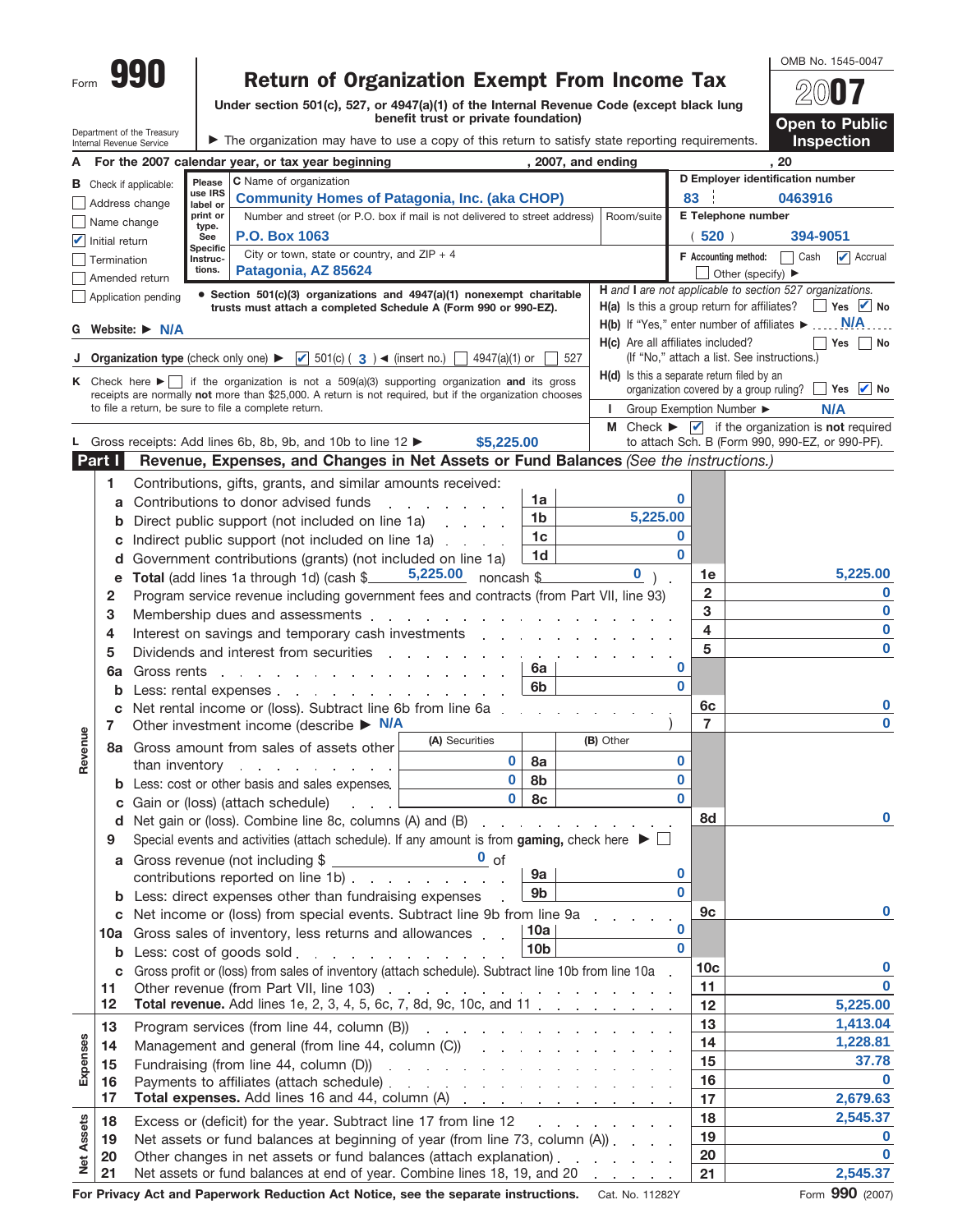**Part II**

**Statement of**

|          | <b>Functional Expenses</b> organizations and section 4947(a)(1) nonexempt charitable trusts but optional for others. (See the instructions.)                                                                                                                                                       |                 |                   |                         |                               |                 |
|----------|----------------------------------------------------------------------------------------------------------------------------------------------------------------------------------------------------------------------------------------------------------------------------------------------------|-----------------|-------------------|-------------------------|-------------------------------|-----------------|
|          | Do not include amounts reported on line<br>6b, 8b, 9b, 10b, or 16 of Part I.                                                                                                                                                                                                                       |                 | (A) Total         | (B) Program<br>services | (C) Management<br>and general | (D) Fundraising |
|          | 22a Grants paid from donor advised funds (attach schedule)                                                                                                                                                                                                                                         |                 |                   |                         |                               |                 |
|          |                                                                                                                                                                                                                                                                                                    |                 |                   |                         |                               |                 |
|          | If this amount includes foreign grants, check here $\blacktriangleright \Box$                                                                                                                                                                                                                      | 22a             | 0                 | 0                       |                               |                 |
|          | 22b Other grants and allocations (attach schedule)                                                                                                                                                                                                                                                 |                 |                   |                         |                               |                 |
|          | If this amount includes foreign grants, check here $\blacktriangleright \Box$                                                                                                                                                                                                                      | 22 <sub>b</sub> | $\bf{0}$          | 0                       |                               |                 |
|          |                                                                                                                                                                                                                                                                                                    |                 |                   |                         |                               |                 |
| 23       | Specific assistance to individuals (attach<br>schedule) expansion and schedule and schedule and schedule and schedule and schedule and schedule and schedule                                                                                                                                       | 23              | $\bf{0}$          | 0                       |                               |                 |
| 24       | Benefits paid to or for members (attach                                                                                                                                                                                                                                                            |                 |                   |                         |                               |                 |
|          | schedule) and the schedule of the set of the set of the set of the set of the set of the set of the set of the                                                                                                                                                                                     | 24              | $\bf{0}$          | 0                       |                               |                 |
|          | 25a Compensation of current officers, directors,                                                                                                                                                                                                                                                   |                 |                   |                         |                               |                 |
|          | key employees, etc. listed in Part V-A                                                                                                                                                                                                                                                             | 25a             | 0                 | 0                       | 0                             |                 |
|          | <b>b</b> Compensation of former officers, directors,                                                                                                                                                                                                                                               |                 |                   |                         |                               |                 |
|          | key employees, etc. listed in Part V-B                                                                                                                                                                                                                                                             | 25 <sub>b</sub> | $\bf{0}$          | 0                       | 0                             | 0               |
|          | c Compensation and other distributions, not                                                                                                                                                                                                                                                        |                 |                   |                         |                               |                 |
|          | included above, to disqualified persons (as                                                                                                                                                                                                                                                        |                 |                   |                         |                               |                 |
|          | defined under section $4958(f)(1)$ ) and persons                                                                                                                                                                                                                                                   |                 |                   |                         |                               |                 |
|          | described in section 4958(c)(3)(B)<br>and a state                                                                                                                                                                                                                                                  | 25c             | $\bf{0}$          | $\bf{0}$                | 0                             | n               |
| 26       | Salaries and wages of employees not included                                                                                                                                                                                                                                                       |                 | $\bf{0}$          | 0                       | 0                             | 0               |
|          | on lines 25a, b, and c                                                                                                                                                                                                                                                                             | 26              |                   |                         |                               |                 |
| 27       | Pension plan contributions not included on<br>lines $25a$ , b, and c $\qquad \qquad \qquad \qquad$                                                                                                                                                                                                 | 27              | $\bf{0}$          | 0                       | 0                             | 0               |
| 28       | Employee benefits not included on lines                                                                                                                                                                                                                                                            |                 |                   |                         |                               |                 |
|          | $25a - 27$<br>and the contract of the contract of the                                                                                                                                                                                                                                              | 28              | $\bf{0}$          | 0                       | 0                             | 0               |
| 29       | Payroll taxes and the state of the state of the state of the state of the state of the state of the state of the state of the state of the state of the state of the state of the state of the state of the state of the state                                                                     | 29              | $\bf{0}$          | 0                       | 0                             | 0               |
| 30       | Professional fundraising fees                                                                                                                                                                                                                                                                      | 30              | $\bf{0}$          | $\bf{0}$                | 0                             | 0               |
| 31       | Accounting fees expansion and a set of the set of the set of the set of the set of the set of the set of the s                                                                                                                                                                                     | 31              | $\bf{0}$          | 0                       | 0                             | 0               |
| 32       | Legal fees enters and the set of the set of the set of the set of the set of the set of the set of the set of the set of the set of the set of the set of the set of the set of the set of the set of the set of the set of th                                                                     | 32              | $\bf{0}$          | 0                       | $\Omega$                      | 0               |
| 33       | Supplies                                                                                                                                                                                                                                                                                           | 33              | 98.68             | 0                       | 98.68                         | 0               |
| 34       | Telephone                                                                                                                                                                                                                                                                                          | 34              | $\bf{0}$          | 0                       | 0                             | $\bf{0}$        |
| 35       | Postage and shipping research and shipping research and shipping                                                                                                                                                                                                                                   | 35              | 37.78             | $\bf{0}$                | $\bf{0}$                      | 37.78           |
| 36       | Occupancy example and the contract of the contract of the contract of the contract of the contract of the contract of the contract of the contract of the contract of the contract of the contract of the contract of the cont                                                                     | 36              | 100.00            | $\bf{0}$                | 100.00                        | 0               |
| 37       | Equipment rental and maintenance                                                                                                                                                                                                                                                                   | 37              | $\bf{0}$<br>10.00 | $\bf{0}$                | 0<br>0                        | 0<br>$\bf{0}$   |
| 38       | Printing and publications extended and publications and all the state of the state of the Principal Principal S                                                                                                                                                                                    | 38<br>39        | 770.51            | 10.00<br>770.51         | $\mathbf 0$                   | $\mathbf 0$     |
| 39       | Travel<br>and a straightful contract and a straight and<br>Conferences, conventions, and meetings                                                                                                                                                                                                  | 40              | 632.53            | 632.53                  | 0                             | $\bf{0}$        |
| 40<br>41 |                                                                                                                                                                                                                                                                                                    | 41              | 0                 | 0                       | 0                             | $\bf{0}$        |
| 42       | Depreciation, depletion, etc. (attach schedule)                                                                                                                                                                                                                                                    | 42              | $\bf{0}$          | 0                       | 0                             | $\bf{0}$        |
| 43       | Other expenses not covered above (itemize):                                                                                                                                                                                                                                                        |                 |                   |                         |                               |                 |
| a        | <b>Fees, Permits, and Licenses</b>                                                                                                                                                                                                                                                                 | 43a             | 1,030.13          | 0                       | 1,030.13                      | 0               |
| b        |                                                                                                                                                                                                                                                                                                    | 43b             |                   |                         |                               |                 |
| C        |                                                                                                                                                                                                                                                                                                    | 43c             |                   |                         |                               |                 |
| d        |                                                                                                                                                                                                                                                                                                    | 43d             |                   |                         |                               |                 |
| е        |                                                                                                                                                                                                                                                                                                    | 43e             |                   |                         |                               |                 |
| f        |                                                                                                                                                                                                                                                                                                    | 43f             |                   |                         |                               |                 |
|          |                                                                                                                                                                                                                                                                                                    | 43g             |                   |                         |                               |                 |
| 44       | Total functional expenses. Add lines 22a<br>through 43g. (Organizations completing<br>columns (B)-(D), carry these totals to lines<br>13–15) $\cdots$ $\cdots$ $\cdots$                                                                                                                            | 44              | 2,679.63          | 1,413.04                | 1,228.81                      | 37.78           |
|          | <b>Joint Costs.</b> Check $\blacktriangleright \Box$ if you are following SOP 98-2.                                                                                                                                                                                                                |                 |                   |                         |                               |                 |
|          | Are any joint costs from a combined educational campaign and fundraising solicitation reported in (B) Program services? $\blacktriangleright \Box$ Yes $\Box$ No<br>If "Yes," enter (i) the aggregate amount of these joint costs \$__________; (ii) the amount allocated to Program services \$__ |                 |                   |                         |                               |                 |

All organizations must complete column (A). Columns (B), (C), and (D) are required for section 501(c)(3) and (4)

**(iii)** the amount allocated to Management and general \$ ; and **(iv)** the amount allocated to Fundraising \$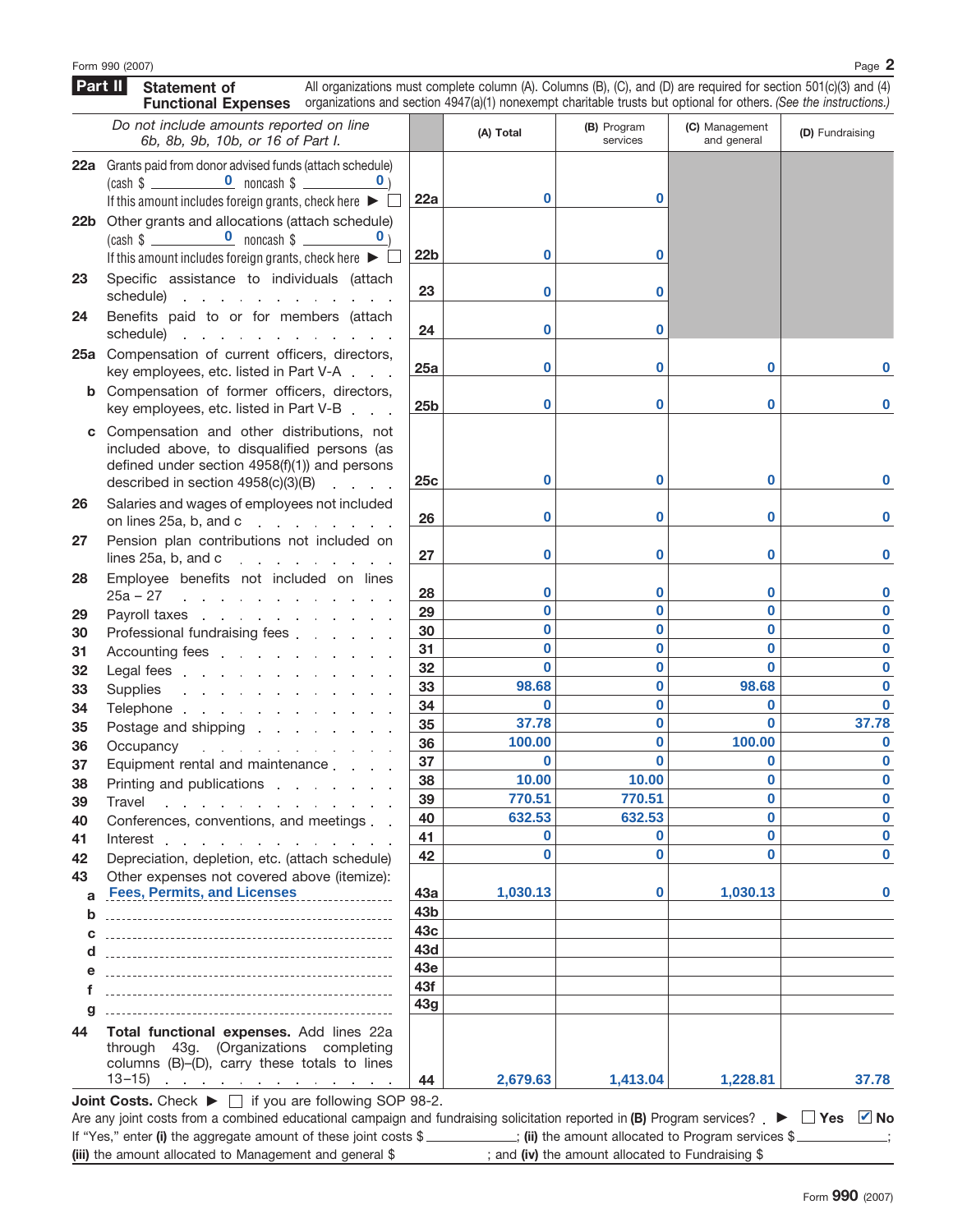## **Statement of Program Service Accomplishments** *(See the instructions.)* **Part III**

Form 990 is available for public inspection and, for some people, serves as the primary or sole source of information about a particular organization. How the public perceives an organization in such cases may be determined by the information presented on its return. Therefore, please make sure the return is complete and accurate and fully describes, in Part III, the organization's programs and accomplishments.

|                                            | What is the organization's primary exempt purpose? > Charitable - Support the diversity and vibrancy of the Program Service                                                                                                                                                                                                                                            | <b>Expenses</b>                                                                                     |
|--------------------------------------------|------------------------------------------------------------------------------------------------------------------------------------------------------------------------------------------------------------------------------------------------------------------------------------------------------------------------------------------------------------------------|-----------------------------------------------------------------------------------------------------|
|                                            | All organizations must describe their exempt purpose achievements in a clear and concise manner. State the number<br>of clients served, publications issued, etc. Discuss achievements that are not measurable. (Section 501(c)(3) and (4)<br>organizations and 4947(a)(1) nonexempt charitable trusts must also enter the amount of grants and allocations to others. | Required for 501(c)(3) and<br>$(4)$ orgs., and $4947(a)(1)$<br>trusts; but optional for<br>others.) |
|                                            | a Attendance at the Arizona Department of Housing's AFFORDABLE HOUSING INSTITUTE                                                                                                                                                                                                                                                                                       |                                                                                                     |
|                                            | WORKSHOP has enabled Community Homes of Patagonia, Inc.'s Board of Directors to access<br>tools necessary for the evaluation and acquisition of properties. These tools can be applied to                                                                                                                                                                              |                                                                                                     |
| initial and future projects.               |                                                                                                                                                                                                                                                                                                                                                                        |                                                                                                     |
| (Grants and allocations \,                 | If this amount includes foreign grants, check here $\blacktriangleright$                                                                                                                                                                                                                                                                                               |                                                                                                     |
|                                            | b Our organization has hosted Southeastern Arizona Governments Organization (SEAGO) 's HOMES                                                                                                                                                                                                                                                                           |                                                                                                     |
|                                            | FOR ARIZONANS Homeowner Education Classes. Two families, four couples, and six individuals                                                                                                                                                                                                                                                                             |                                                                                                     |
|                                            | have completed or enrolled in these classes. Homeownership Education is a requirement for<br>applicants interested in Community of Patagonia, Inc.'s Homeownership Program.                                                                                                                                                                                            |                                                                                                     |
|                                            |                                                                                                                                                                                                                                                                                                                                                                        |                                                                                                     |
|                                            |                                                                                                                                                                                                                                                                                                                                                                        |                                                                                                     |
| (Grants and allocations                    |                                                                                                                                                                                                                                                                                                                                                                        |                                                                                                     |
|                                            |                                                                                                                                                                                                                                                                                                                                                                        |                                                                                                     |
|                                            |                                                                                                                                                                                                                                                                                                                                                                        |                                                                                                     |
|                                            |                                                                                                                                                                                                                                                                                                                                                                        |                                                                                                     |
|                                            |                                                                                                                                                                                                                                                                                                                                                                        |                                                                                                     |
| (Grants and allocations                    | If this amount includes foreign grants, check here $\blacktriangleright$                                                                                                                                                                                                                                                                                               |                                                                                                     |
|                                            |                                                                                                                                                                                                                                                                                                                                                                        |                                                                                                     |
|                                            |                                                                                                                                                                                                                                                                                                                                                                        |                                                                                                     |
|                                            |                                                                                                                                                                                                                                                                                                                                                                        |                                                                                                     |
|                                            |                                                                                                                                                                                                                                                                                                                                                                        |                                                                                                     |
|                                            |                                                                                                                                                                                                                                                                                                                                                                        |                                                                                                     |
|                                            | The contract of the same of the same of the same of the same of the same of the same of the same of the same of the same of the same of the same of the same of the same of the same of the same of the same of the same of t                                                                                                                                          |                                                                                                     |
| e Other program services (attach schedule) |                                                                                                                                                                                                                                                                                                                                                                        |                                                                                                     |
| (Grants and allocations \$                 | ) If this amount includes foreign grants, check here $\blacktriangleright$                                                                                                                                                                                                                                                                                             |                                                                                                     |
|                                            | f Total of Program Service Expenses (should equal line 44, column (B), Program services).                                                                                                                                                                                                                                                                              | 1,413.04                                                                                            |
|                                            |                                                                                                                                                                                                                                                                                                                                                                        |                                                                                                     |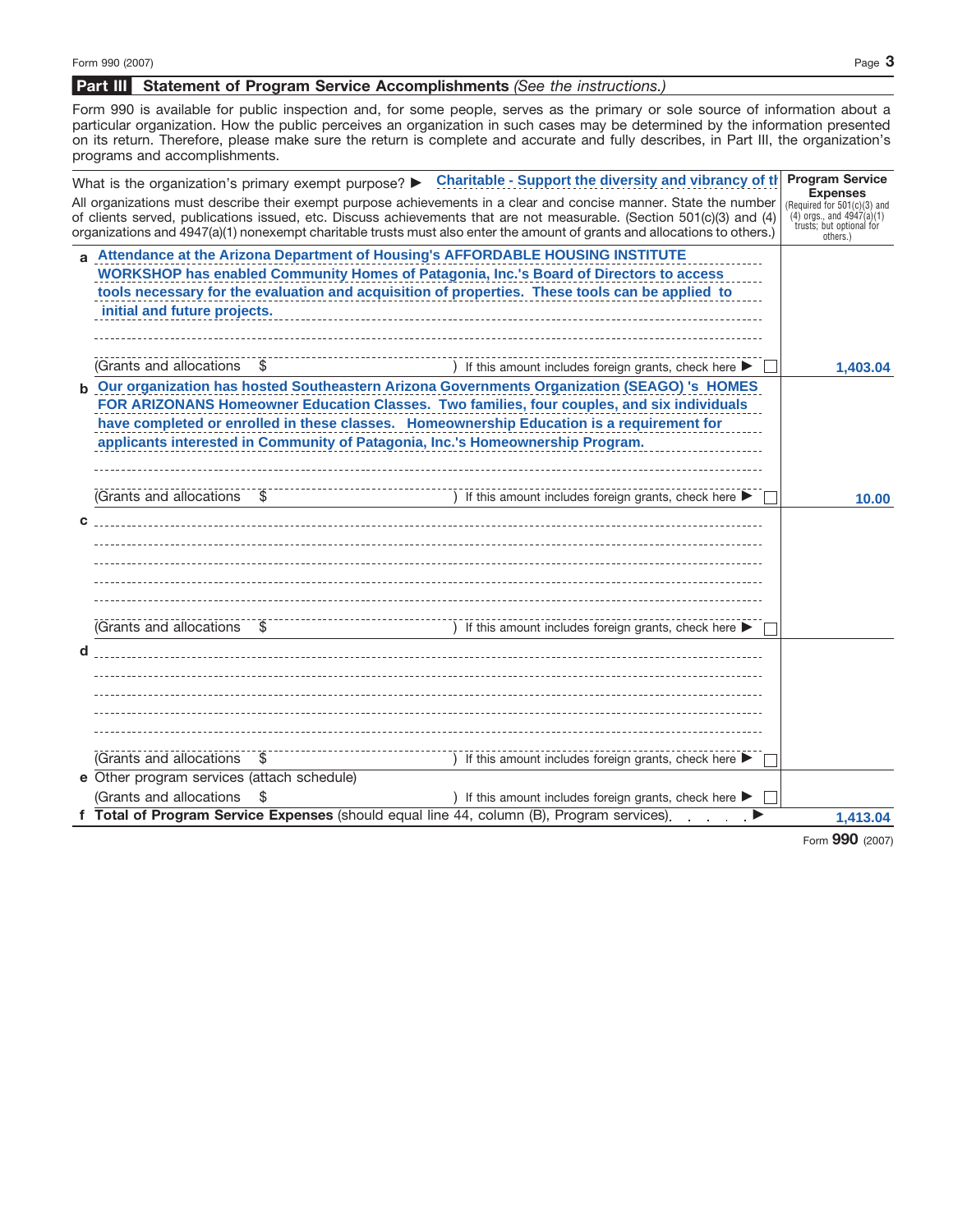|                   | Part IV  | <b>Balance Sheets (See the instructions.)</b>                                                                                                                                                                                                                                                                                                                                                                                                                                                                                                     |                 |                                                    |                          |                  |                    |
|-------------------|----------|---------------------------------------------------------------------------------------------------------------------------------------------------------------------------------------------------------------------------------------------------------------------------------------------------------------------------------------------------------------------------------------------------------------------------------------------------------------------------------------------------------------------------------------------------|-----------------|----------------------------------------------------|--------------------------|------------------|--------------------|
|                   | Note:    | Where required, attached schedules and amounts within the description<br>column should be for end-of-year amounts only.                                                                                                                                                                                                                                                                                                                                                                                                                           |                 |                                                    | (A)<br>Beginning of year |                  | (B)<br>End of year |
|                   | 45       | Cash-non-interest-bearing                                                                                                                                                                                                                                                                                                                                                                                                                                                                                                                         |                 |                                                    | $\bf{0}$                 | 45               | 1,615.88           |
|                   | 46       | Savings and temporary cash investments entitled and the same state of the same state of the same state of the same state of the same state of the same state of the same state of the same state of the same state of the same                                                                                                                                                                                                                                                                                                                    |                 |                                                    | $\bf{0}$                 | 46               | $\Omega$           |
|                   |          |                                                                                                                                                                                                                                                                                                                                                                                                                                                                                                                                                   | 47a             | 0                                                  |                          |                  |                    |
|                   |          | <b>47a</b> Accounts receivable                                                                                                                                                                                                                                                                                                                                                                                                                                                                                                                    | 47b             |                                                    |                          | 0 47c            | $\bf{0}$           |
|                   |          | <b>b</b> Less: allowance for doubtful accounts.                                                                                                                                                                                                                                                                                                                                                                                                                                                                                                   |                 |                                                    |                          |                  |                    |
|                   |          | 48a Pledges receivable<br>and a strategic and                                                                                                                                                                                                                                                                                                                                                                                                                                                                                                     | 48a             | 0                                                  |                          |                  |                    |
|                   |          | <b>b</b> Less: allowance for doubtful accounts                                                                                                                                                                                                                                                                                                                                                                                                                                                                                                    | 48b             | O                                                  | $\mathbf 0$              | 48c              |                    |
|                   | 49       | Grants receivable<br>and a state of the state of                                                                                                                                                                                                                                                                                                                                                                                                                                                                                                  |                 |                                                    | $\bf{0}$                 | 49               | 3,000.00           |
|                   |          | 50a Receivables from current and former officers, directors, trustees, and<br>key employees (attach schedule)                                                                                                                                                                                                                                                                                                                                                                                                                                     |                 |                                                    | $\bf{0}$                 | 50a              | ŋ                  |
|                   |          | <b>b</b> Receivables from other disqualified persons (as defined under section<br>4958(f)(1)) and persons described in section 4958(c)(3)(B) (attach schedule)                                                                                                                                                                                                                                                                                                                                                                                    |                 |                                                    | $\mathbf 0$              | 50 <sub>b</sub>  | $\bf{0}$           |
|                   |          | 51a Other notes and loans receivable (attach                                                                                                                                                                                                                                                                                                                                                                                                                                                                                                      | 51a             | 0                                                  |                          |                  |                    |
| Assets            |          | schedule) and a schedule and a schedule and a schedule and a schedule and a schedule and a schedule and a schedule<br><b>b</b> Less: allowance for doubtful accounts                                                                                                                                                                                                                                                                                                                                                                              | 51 <sub>b</sub> |                                                    | $\mathbf{0}$             | <b>51c</b>       | $\bf{0}$           |
|                   | 52       | Inventories for sale or use entering the set of the same state of the same state of the set of the set of the s                                                                                                                                                                                                                                                                                                                                                                                                                                   |                 |                                                    | $\bf{0}$                 | 52               | $\bf{0}$           |
|                   | 53       | Prepaid expenses and deferred charges                                                                                                                                                                                                                                                                                                                                                                                                                                                                                                             |                 | the contract of the contract of                    | $\bf{0}$                 | 53               | $\bf{0}$           |
|                   |          | <b>54a</b> Investments—publicly-traded securities                                                                                                                                                                                                                                                                                                                                                                                                                                                                                                 |                 | $Cost \Box$<br><b>FMV</b><br>$\blacktriangleright$ | $\mathbf{0}$             | 54a              | $\bf{0}$           |
|                   |          | <b>b</b> Investments—other securities (attach schedule) $\triangleright$                                                                                                                                                                                                                                                                                                                                                                                                                                                                          |                 | $Cost$ $\Box$<br><b>FMV</b>                        | $\mathbf{0}$             | 54 <sub>b</sub>  | $\bf{0}$           |
|                   |          | buildings,<br>55a Investments-land,<br>and                                                                                                                                                                                                                                                                                                                                                                                                                                                                                                        | 55a             | 0                                                  |                          |                  |                    |
|                   |          | <b>b</b> Less: accumulated depreciation (attach                                                                                                                                                                                                                                                                                                                                                                                                                                                                                                   | 55 <sub>b</sub> | 0                                                  | $\mathbf{0}$             | 55c              | $\bf{0}$           |
|                   | 56       | Investments-other (attach schedule)                                                                                                                                                                                                                                                                                                                                                                                                                                                                                                               |                 |                                                    | $\bf{0}$                 | 56               | O                  |
|                   |          | 57a Land, buildings, and equipment: basis.                                                                                                                                                                                                                                                                                                                                                                                                                                                                                                        | 57a             | 0                                                  |                          |                  |                    |
|                   |          | <b>b</b> Less: accumulated depreciation (attach<br>schedule) and the schedule of the schedule of the schedule of the schedule of the schedule of the schedule of the schedule of the schedule of the schedule of the schedule of the schedule of the schedule of the schedule of                                                                                                                                                                                                                                                                  | 57b             | $\bf{0}$                                           | $\mathbf 0$              | 57c              |                    |
|                   | 58       | Other assets, including program-related investments<br>$\text{(describe} \rightarrow \text{N/A}$                                                                                                                                                                                                                                                                                                                                                                                                                                                  |                 |                                                    | $\mathbf 0$              | -58              |                    |
|                   | 59       | Total assets (must equal line 74). Add lines 45 through 58                                                                                                                                                                                                                                                                                                                                                                                                                                                                                        |                 |                                                    | $\mathbf{0}$             | 59               | 4,615.88           |
|                   | 60       | Accounts payable and accrued expenses entitled and accrued expenses                                                                                                                                                                                                                                                                                                                                                                                                                                                                               |                 |                                                    | $\bf{0}$                 | 60               | $\bf{0}$           |
|                   | 61       | Grants payable research and research and research and research and research and research and research and research and research and research and research and research and research and research and research and research and                                                                                                                                                                                                                                                                                                                    |                 |                                                    | $\mathbf 0$              | 61               | $\bf{0}$           |
|                   | 62       | Deferred revenue                                                                                                                                                                                                                                                                                                                                                                                                                                                                                                                                  |                 |                                                    | $\bf{0}$                 | 62               | $\bf{0}$           |
|                   | 63       | Loans from officers, directors, trustees, and key employees (attach                                                                                                                                                                                                                                                                                                                                                                                                                                                                               |                 |                                                    |                          |                  |                    |
| Liabilities       |          | schedule).<br>$\mathcal{A}$ . The contribution of the contribution of the contribution of the contribution of                                                                                                                                                                                                                                                                                                                                                                                                                                     |                 |                                                    | $\bf{0}$<br>$\bf{0}$     | 63<br><b>64a</b> | 2,070.51           |
|                   |          | 64a Tax-exempt bond liabilities (attach schedule)                                                                                                                                                                                                                                                                                                                                                                                                                                                                                                 |                 |                                                    |                          | 64b              |                    |
|                   | 65       | <b>b</b> Mortgages and other notes payable (attach schedule)                                                                                                                                                                                                                                                                                                                                                                                                                                                                                      |                 |                                                    |                          | 65               | 최 과 화 차            |
|                   |          |                                                                                                                                                                                                                                                                                                                                                                                                                                                                                                                                                   |                 |                                                    |                          |                  |                    |
|                   | 66       | Total liabilities. Add lines 60 through 65 [11] [12] Total liabilities. Add lines 60 through 65<br>Organizations that follow SFAS 117, check here $\blacktriangleright \blacktriangleright$ and complete lines                                                                                                                                                                                                                                                                                                                                    |                 |                                                    |                          | 66               |                    |
|                   |          | 67 through 69 and lines 73 and 74.                                                                                                                                                                                                                                                                                                                                                                                                                                                                                                                |                 |                                                    |                          | 67               |                    |
|                   | 67<br>68 | Temporarily restricted                                                                                                                                                                                                                                                                                                                                                                                                                                                                                                                            |                 |                                                    |                          | 68               |                    |
|                   | 69       | Permanently restricted                                                                                                                                                                                                                                                                                                                                                                                                                                                                                                                            |                 |                                                    |                          | 69               |                    |
|                   |          | Organizations that do not follow SFAS 117, check here $\blacktriangleright \Box$ and                                                                                                                                                                                                                                                                                                                                                                                                                                                              |                 |                                                    |                          |                  |                    |
|                   |          | complete lines 70 through 74.                                                                                                                                                                                                                                                                                                                                                                                                                                                                                                                     |                 |                                                    |                          |                  |                    |
| or Fund Balances  | 70       | Capital stock, trust principal, or current funds.                                                                                                                                                                                                                                                                                                                                                                                                                                                                                                 |                 |                                                    |                          | 70               |                    |
|                   | 71       | Paid-in or capital surplus, or land, building, and equipment fund.                                                                                                                                                                                                                                                                                                                                                                                                                                                                                |                 |                                                    |                          | 71               |                    |
|                   | 72       | Retained earnings, endowment, accumulated income, or other funds                                                                                                                                                                                                                                                                                                                                                                                                                                                                                  |                 |                                                    |                          | 72               |                    |
| <b>Net Assets</b> | 73       | Total net assets or fund balances. Add lines 67 through 69 or lines                                                                                                                                                                                                                                                                                                                                                                                                                                                                               |                 |                                                    |                          |                  |                    |
|                   |          | 70 through 72. (Column (A) must equal line 19 and column (B) must<br>equal line 21) $\therefore$ $\therefore$ $\therefore$ $\therefore$ $\therefore$ $\therefore$ $\therefore$ $\therefore$ $\therefore$ $\therefore$ $\therefore$ $\therefore$ $\therefore$ $\therefore$ $\therefore$ $\therefore$ $\therefore$ $\therefore$ $\therefore$ $\therefore$ $\therefore$ $\therefore$ $\therefore$ $\therefore$ $\therefore$ $\therefore$ $\therefore$ $\therefore$ $\therefore$ $\therefore$ $\therefore$ $\therefore$ $\therefore$ $\therefore$ $\$ |                 |                                                    |                          | 73               |                    |

**74 Total liabilities and net assets/fund balances.** Add lines 66 and 73 **74 74**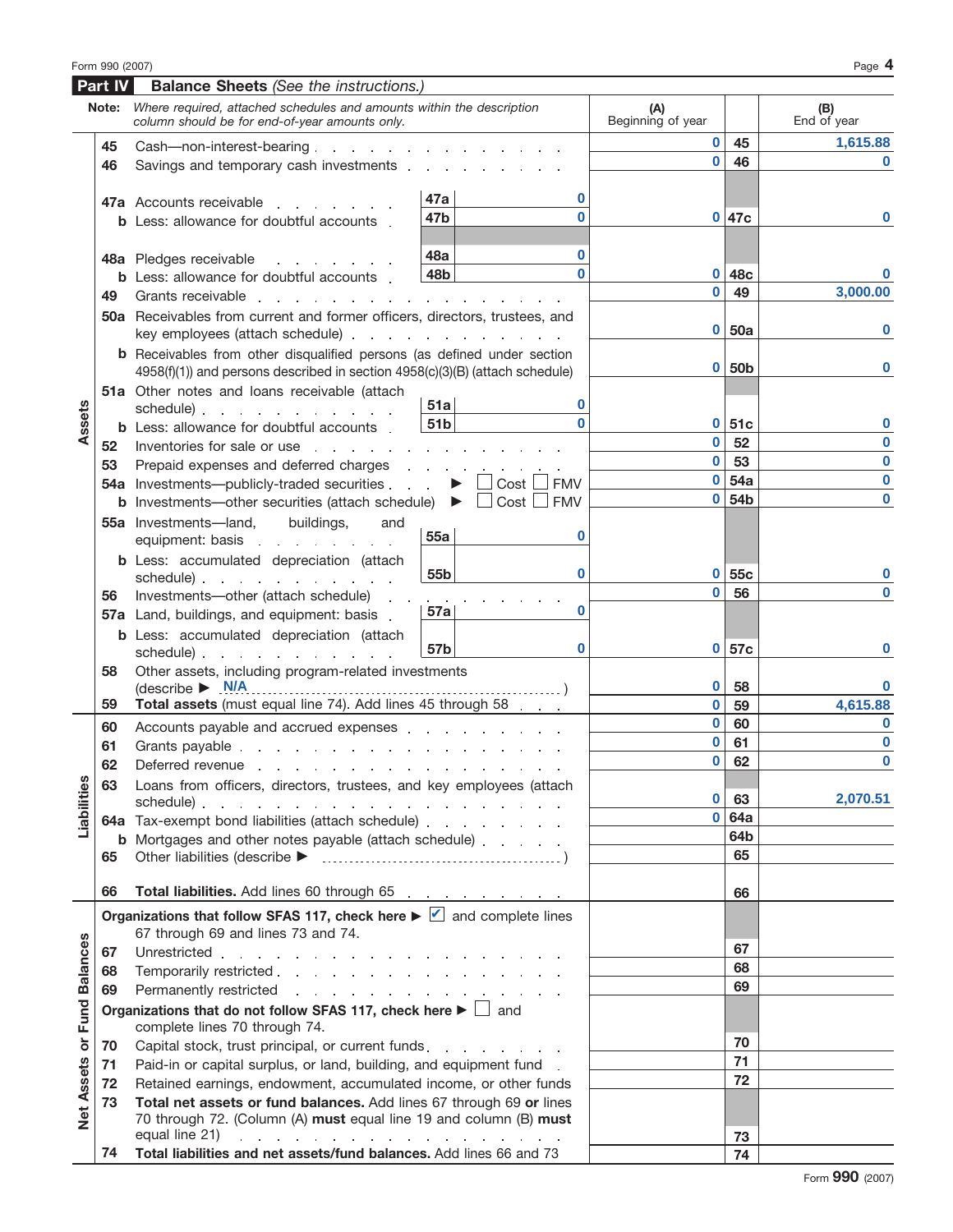|              | Form 990 (2007) |                                                                                                                                                                                                                                                                    |                                                                                                                                                                               |       |                    | Page $5$ |
|--------------|-----------------|--------------------------------------------------------------------------------------------------------------------------------------------------------------------------------------------------------------------------------------------------------------------|-------------------------------------------------------------------------------------------------------------------------------------------------------------------------------|-------|--------------------|----------|
|              | Part IV-A       | Reconciliation of Revenue per Audited Financial Statements With Revenue per Return (See the<br>instructions.)                                                                                                                                                      |                                                                                                                                                                               |       |                    |          |
| a            |                 | Total revenue, gains, and other support per audited financial statements entitled in the case of the statements of the statements of the statements of the statements of the statements of the statements of the statements of                                     |                                                                                                                                                                               |       | a                  |          |
| b            |                 | Amounts included on line a but not on Part I, line 12:                                                                                                                                                                                                             |                                                                                                                                                                               |       |                    |          |
| 1            |                 | Net unrealized gains on investments entity and a series of the set of the set of the set of the set of the set of the set of the set of the set of the set of the set of the set of the set of the set of the set of the set o                                     |                                                                                                                                                                               | b1    |                    |          |
| 2            |                 | Donated services and use of facilities                                                                                                                                                                                                                             |                                                                                                                                                                               | b2    |                    |          |
| З            |                 |                                                                                                                                                                                                                                                                    |                                                                                                                                                                               | b3    |                    |          |
| 4            |                 |                                                                                                                                                                                                                                                                    |                                                                                                                                                                               |       |                    |          |
|              |                 |                                                                                                                                                                                                                                                                    |                                                                                                                                                                               | b4    |                    |          |
|              |                 | Add lines b1 through b4 and the set of the set of the set of the set of the set of the set of the set of the set of the set of the set of the set of the set of the set of the set of the set of the set of the set of the set                                     |                                                                                                                                                                               |       | b                  |          |
| С            |                 | Subtract line <b>b</b> from line <b>a</b>                                                                                                                                                                                                                          | and the second contract of the second contract of the second contract of the second                                                                                           |       | C                  |          |
|              |                 | Amounts included on Part I, line 12, but not on line a:                                                                                                                                                                                                            |                                                                                                                                                                               |       |                    |          |
| d            |                 |                                                                                                                                                                                                                                                                    |                                                                                                                                                                               | d1    |                    |          |
| 1            |                 | Investment expenses not included on Part I, line 6b                                                                                                                                                                                                                |                                                                                                                                                                               |       |                    |          |
| 2            |                 |                                                                                                                                                                                                                                                                    |                                                                                                                                                                               | d2    |                    |          |
|              |                 | Add lines <b>d1</b> and <b>d2</b>                                                                                                                                                                                                                                  |                                                                                                                                                                               |       | d                  |          |
| е            |                 | and a series of the contract of the contract of the contract of the contract of                                                                                                                                                                                    |                                                                                                                                                                               |       | е                  |          |
|              | Part IV-B       | Reconciliation of Expenses per Audited Financial Statements With Expenses per Return                                                                                                                                                                               |                                                                                                                                                                               |       |                    |          |
|              |                 |                                                                                                                                                                                                                                                                    |                                                                                                                                                                               |       |                    |          |
| a            |                 | Total expenses and losses per audited financial statements and the statements of the statements of the statements of the statements of the statements of the statements of the statements of the statements of the statements                                      |                                                                                                                                                                               |       |                    |          |
| b            |                 | Amounts included on line a but not on Part I, line 17:                                                                                                                                                                                                             |                                                                                                                                                                               |       |                    |          |
| 1            |                 | Donated services and use of facilities                                                                                                                                                                                                                             |                                                                                                                                                                               | b1.   |                    |          |
| 2            |                 | Prior year adjustments reported on Part I, line 20                                                                                                                                                                                                                 |                                                                                                                                                                               | b2    |                    |          |
| З            |                 | Losses reported on Part I, line 20                                                                                                                                                                                                                                 |                                                                                                                                                                               | b3    |                    |          |
| 4            |                 |                                                                                                                                                                                                                                                                    |                                                                                                                                                                               |       |                    |          |
|              |                 |                                                                                                                                                                                                                                                                    |                                                                                                                                                                               | b4    |                    |          |
|              |                 |                                                                                                                                                                                                                                                                    |                                                                                                                                                                               |       | b                  |          |
| С            |                 | Subtract line <b>b</b> from line <b>a</b>                                                                                                                                                                                                                          | and a series of the contract of the contract of the contract of the                                                                                                           |       | C                  |          |
| d            |                 | Amounts included on Part I, line 17, but not on line a:                                                                                                                                                                                                            |                                                                                                                                                                               |       |                    |          |
| 1            |                 | Investment expenses not included on Part I, line 6b [1, 1, 1, 1, 1, 1]                                                                                                                                                                                             |                                                                                                                                                                               | d1.   |                    |          |
| $\mathbf{2}$ |                 |                                                                                                                                                                                                                                                                    |                                                                                                                                                                               |       |                    |          |
|              |                 |                                                                                                                                                                                                                                                                    |                                                                                                                                                                               | d2    |                    |          |
| е            |                 | Add lines <b>d1</b> and <b>d2</b><br>Total expenses (Part I, line 17). Add lines c and d and the state of the state of the state of the state of the state of the state of the state of the state of the state of the state of the state of the state of the state | and a series of the contract of the contract of the con-                                                                                                                      |       | d<br>e             |          |
|              | <b>Part V-A</b> | Current Officers, Directors, Trustees, and Key Employees (List each person who was an officer, director, trustee,<br>or key employee at any time during the year even if they were not compensated.) (See the instructions.)                                       |                                                                                                                                                                               |       |                    |          |
|              |                 |                                                                                                                                                                                                                                                                    | <b>(B)</b> (C) Compensation (D) Contributions to employee (E) Expense account<br>Title and average hours per (If not paid, enter lensit plans & deferred and other allowances |       |                    |          |
|              |                 | (A) Name and address                                                                                                                                                                                                                                               | week devoted to position                                                                                                                                                      | -0-.) | compensation plans |          |
|              |                 |                                                                                                                                                                                                                                                                    |                                                                                                                                                                               |       |                    |          |
|              |                 |                                                                                                                                                                                                                                                                    |                                                                                                                                                                               |       |                    |          |
|              |                 |                                                                                                                                                                                                                                                                    |                                                                                                                                                                               |       |                    |          |
|              |                 |                                                                                                                                                                                                                                                                    |                                                                                                                                                                               |       |                    |          |
|              |                 |                                                                                                                                                                                                                                                                    |                                                                                                                                                                               |       |                    |          |
|              |                 |                                                                                                                                                                                                                                                                    |                                                                                                                                                                               |       |                    |          |
|              |                 |                                                                                                                                                                                                                                                                    |                                                                                                                                                                               |       |                    |          |
|              |                 |                                                                                                                                                                                                                                                                    |                                                                                                                                                                               |       |                    |          |
|              |                 |                                                                                                                                                                                                                                                                    |                                                                                                                                                                               |       |                    |          |
|              |                 |                                                                                                                                                                                                                                                                    |                                                                                                                                                                               |       |                    |          |
|              |                 |                                                                                                                                                                                                                                                                    |                                                                                                                                                                               |       |                    |          |
|              |                 |                                                                                                                                                                                                                                                                    |                                                                                                                                                                               |       |                    |          |
|              |                 |                                                                                                                                                                                                                                                                    |                                                                                                                                                                               |       |                    |          |
|              |                 |                                                                                                                                                                                                                                                                    |                                                                                                                                                                               |       |                    |          |
|              |                 |                                                                                                                                                                                                                                                                    |                                                                                                                                                                               |       |                    |          |
|              |                 |                                                                                                                                                                                                                                                                    |                                                                                                                                                                               |       |                    |          |
|              |                 |                                                                                                                                                                                                                                                                    |                                                                                                                                                                               |       |                    |          |
|              |                 |                                                                                                                                                                                                                                                                    |                                                                                                                                                                               |       |                    |          |
|              |                 |                                                                                                                                                                                                                                                                    |                                                                                                                                                                               |       |                    |          |
|              |                 |                                                                                                                                                                                                                                                                    |                                                                                                                                                                               |       |                    |          |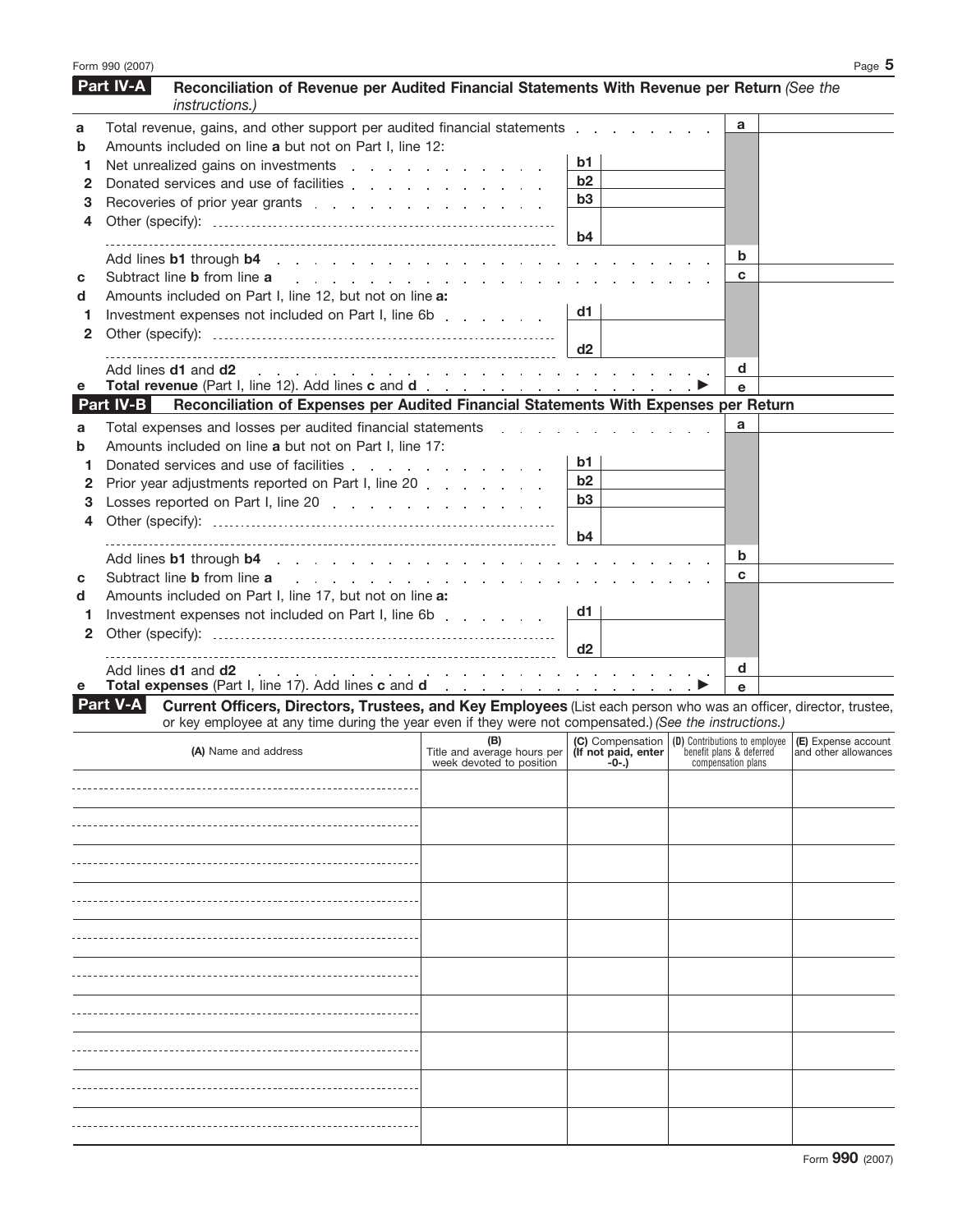| Form 990 (2007)                                                                                                                                                                                                                                                                                                                                                                                                                | Page 6 |
|--------------------------------------------------------------------------------------------------------------------------------------------------------------------------------------------------------------------------------------------------------------------------------------------------------------------------------------------------------------------------------------------------------------------------------|--------|
| Part V-A<br>Current Officers, Directors, Trustees, and Key Employees (continued)                                                                                                                                                                                                                                                                                                                                               | Yes No |
| 75a Enter the total number of officers, directors, and trustees permitted to vote on organization business at board<br>meetings                                                                                                                                                                                                                                                                                                |        |
| <b>b</b> Are any officers, directors, trustees, or key employees listed in Form 990, Part V-A, or highest compensated<br>employees listed in Schedule A, Part I, or highest compensated professional and other independent<br>contractors listed in Schedule A, Part II-A or II-B, related to each other through family or business                                                                                            |        |
| 75b<br>relationships? If "Yes," attach a statement that identifies the individuals and explains the relationship(s).                                                                                                                                                                                                                                                                                                           |        |
| c Do any officers, directors, trustees, or key employees listed in Form 990, Part V-A, or highest<br>compensated employees listed in Schedule A, Part I, or highest compensated professional and other<br>independent contractors listed in Schedule A, Part II-A or II-B, receive compensation from any other<br>organizations, whether tax exempt or taxable, that are related to the organization? See the instructions for |        |
| 75с                                                                                                                                                                                                                                                                                                                                                                                                                            |        |
| If "Yes," attach a statement that includes the information described in the instructions.                                                                                                                                                                                                                                                                                                                                      |        |
| 75d                                                                                                                                                                                                                                                                                                                                                                                                                            |        |
| Part V-B<br>Former Officers, Directors, Trustees, and Key Employees That Received Compensation or Other Benefits (If any former                                                                                                                                                                                                                                                                                                |        |

| Part V-B I | Former Officers, Directors, Trustees, and Key Employees That Received Compensation or Other Benefits (If any former              |
|------------|----------------------------------------------------------------------------------------------------------------------------------|
|            | officer, director, trustee, or key employee received compensation or other benefits (described below) during the year, list that |
|            | person below and enter the amount of compensation or other benefits in the appropriate column. See the instructions.)            |

| (A) Name and address                                                                                                                                                                                                                                                                     | (B) Loans and Advances | (C) Compensation<br>(if not paid,<br>enter -0-) | <b>(D)</b> Contributions to employee<br>benefit plans & deferred<br>compensation plans | <b>(E)</b> Expense<br>account and other<br>allowances |
|------------------------------------------------------------------------------------------------------------------------------------------------------------------------------------------------------------------------------------------------------------------------------------------|------------------------|-------------------------------------------------|----------------------------------------------------------------------------------------|-------------------------------------------------------|
|                                                                                                                                                                                                                                                                                          |                        |                                                 |                                                                                        |                                                       |
|                                                                                                                                                                                                                                                                                          |                        |                                                 |                                                                                        |                                                       |
|                                                                                                                                                                                                                                                                                          |                        |                                                 |                                                                                        |                                                       |
|                                                                                                                                                                                                                                                                                          |                        |                                                 |                                                                                        |                                                       |
|                                                                                                                                                                                                                                                                                          |                        |                                                 |                                                                                        |                                                       |
|                                                                                                                                                                                                                                                                                          |                        |                                                 |                                                                                        |                                                       |
|                                                                                                                                                                                                                                                                                          |                        |                                                 |                                                                                        |                                                       |
|                                                                                                                                                                                                                                                                                          |                        |                                                 |                                                                                        |                                                       |
|                                                                                                                                                                                                                                                                                          |                        |                                                 |                                                                                        |                                                       |
|                                                                                                                                                                                                                                                                                          |                        |                                                 |                                                                                        |                                                       |
| <u>and the second contract of the second second and the second second second and second and second and second and second and second and second and second and second and second and second and second and second and second and </u><br>$\sim$ $\sim$ $\sim$ $\sim$ $\sim$ $\sim$ $\sim$ | $\mathbf{r}$           |                                                 |                                                                                        | $\sim$ $\sim$<br>$\sim$ $\sim$                        |

|    | <b>Part VI</b> Other Information (See the instructions.)                                                                                                                                                                                                                                                                                                         |     | Yesl | No |
|----|------------------------------------------------------------------------------------------------------------------------------------------------------------------------------------------------------------------------------------------------------------------------------------------------------------------------------------------------------------------|-----|------|----|
| 76 | Did the organization make a change in its activities or methods of conducting activities? If "Yes," attach a<br>detailed statement of each change entering to a contract the contract of each change of the contract of the contract of the contract of the contract of the contract of the contract of the contract of the contract of the co                   | 76  |      |    |
| 77 | Were any changes made in the organizing or governing documents but not reported to the IRS? [165] Were any changes<br>If "Yes," attach a conformed copy of the changes.                                                                                                                                                                                          | 77  |      |    |
|    | <b>78a</b> Did the organization have unrelated business gross income of \$1,000 or more during the year covered by<br>this return?<br>and the second contract of the contract of the contract of the contract of the contract of the contract of the                                                                                                             | 78a |      |    |
|    |                                                                                                                                                                                                                                                                                                                                                                  | 78b |      |    |
| 79 | Was there a liquidation, dissolution, termination, or substantial contraction during the year? If "Yes," attach<br>a statement<br>and the contract of the contract of the contract of the contract of the contract of the contract of the contract of the contract of the contract of the contract of the contract of the contract of the contract of the contra | 79  |      |    |
|    | 80a Is the organization related (other than by association with a statewide or nationwide organization) through<br>common membership, governing bodies, trustees, officers, etc., to any other exempt or nonexempt                                                                                                                                               |     |      |    |
|    |                                                                                                                                                                                                                                                                                                                                                                  | 80a |      |    |
|    | $\Box$ $\Box$ and check whether it is $\Box$ exempt or $\Box$<br>nonexempt                                                                                                                                                                                                                                                                                       |     |      |    |
|    | 81a Enter direct and indirect political expenditures. (See line 81 instructions.) . 81a                                                                                                                                                                                                                                                                          | 81b |      |    |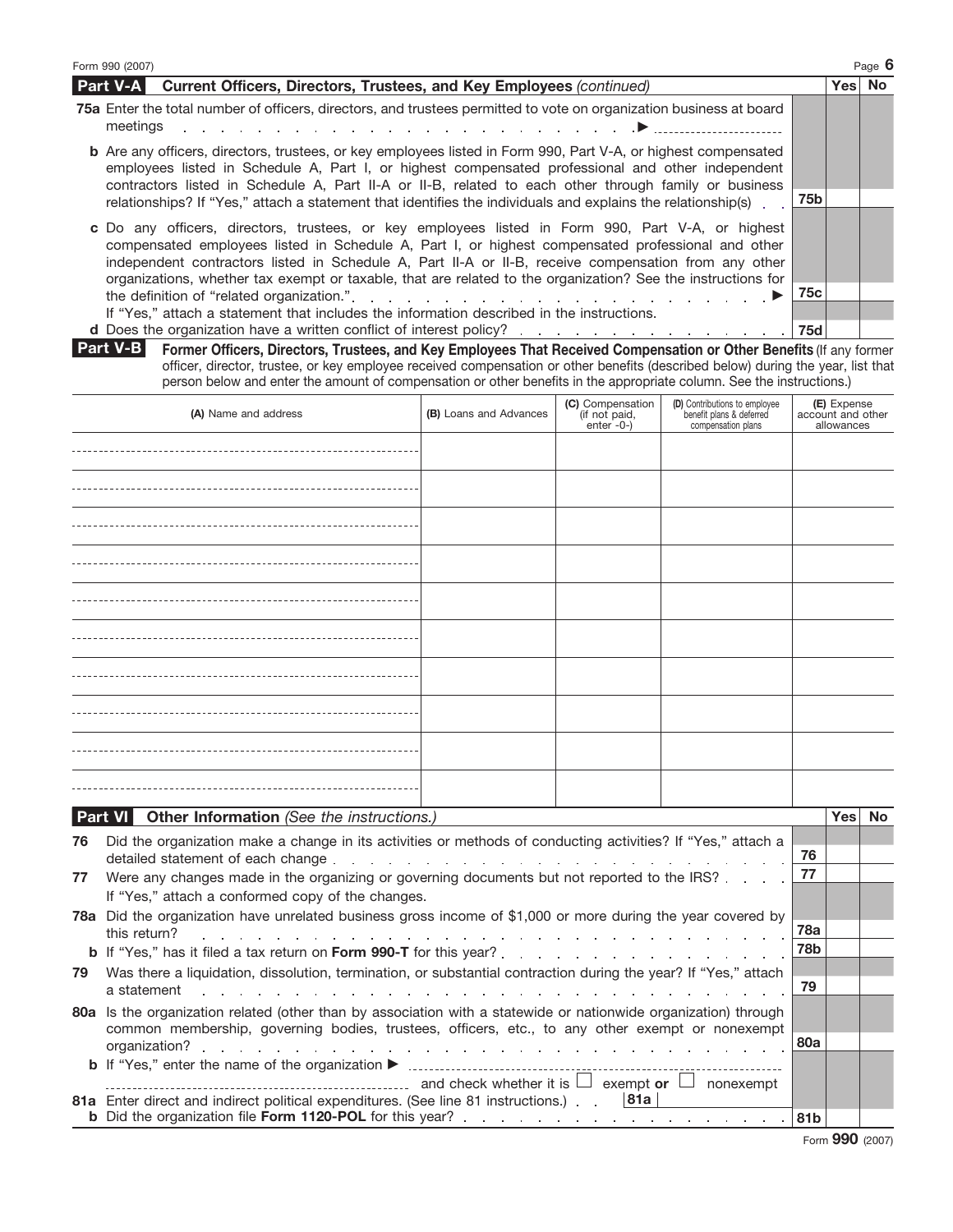|    | Form 990 (2007)                                                                                                                                                                                                                                                                                                                                                                                                                                                        |                 | Page 7 |
|----|------------------------------------------------------------------------------------------------------------------------------------------------------------------------------------------------------------------------------------------------------------------------------------------------------------------------------------------------------------------------------------------------------------------------------------------------------------------------|-----------------|--------|
|    | Part VI<br><b>Other Information</b> (continued)                                                                                                                                                                                                                                                                                                                                                                                                                        |                 | Yes No |
|    | 82a Did the organization receive donated services or the use of materials, equipment, or facilities at no charge<br>or at substantially less than fair rental value?                                                                                                                                                                                                                                                                                                   | 82a             |        |
|    | b If "Yes," you may indicate the value of these items here. Do not include this<br>amount as revenue in Part I or as an expense in Part II.<br>82b<br>(See instructions in Part III.)<br>and a state of the contract of<br>the common state of the com-                                                                                                                                                                                                                |                 |        |
|    | 83a Did the organization comply with the public inspection requirements for returns and exemption applications?                                                                                                                                                                                                                                                                                                                                                        | <b>83a</b>      |        |
|    | <b>b</b> Did the organization comply with the disclosure requirements relating to <i>quid pro quo</i> contributions?                                                                                                                                                                                                                                                                                                                                                   | 83b             |        |
|    | 84a Did the organization solicit any contributions or gifts that were not tax deductible?                                                                                                                                                                                                                                                                                                                                                                              | 84a             |        |
|    | <b>b</b> If "Yes," did the organization include with every solicitation an express statement that such contributions or<br>gifts were not tax deductible?<br>and a straight and a straight and                                                                                                                                                                                                                                                                         | 84b             |        |
|    | 85a 501(c)(4), (5), or (6). Were substantially all dues nondeductible by members?.<br>and a state of the state of the                                                                                                                                                                                                                                                                                                                                                  | 85a             |        |
|    | <b>b</b> Did the organization make only in-house lobbying expenditures of \$2,000 or less?<br>a na manaza                                                                                                                                                                                                                                                                                                                                                              | 85b             |        |
|    | If "Yes" was answered to either 85a or 85b, do not complete 85c through 85h below unless the organization<br>received a waiver for proxy tax owed for the prior year.                                                                                                                                                                                                                                                                                                  |                 |        |
|    | 85c<br>c Dues, assessments, and similar amounts from members<br>the contract of the contract of the                                                                                                                                                                                                                                                                                                                                                                    |                 |        |
|    | 85d<br>d Section 162(e) lobbying and political expenditures<br>the company of the company of the                                                                                                                                                                                                                                                                                                                                                                       |                 |        |
|    | <b>85e</b><br><b>e</b> Aggregate nondeductible amount of section $6033(e)(1)(A)$ dues notices                                                                                                                                                                                                                                                                                                                                                                          |                 |        |
|    | 85f<br>f Taxable amount of lobbying and political expenditures (line 85d less 85e)                                                                                                                                                                                                                                                                                                                                                                                     | 85g             |        |
|    | Does the organization elect to pay the section 6033(e) tax on the amount on line 85f?                                                                                                                                                                                                                                                                                                                                                                                  |                 |        |
|    | h If section 6033(e)(1)(A) dues notices were sent, does the organization agree to add the amount on line 85f<br>to its reasonable estimate of dues allocable to nondeductible lobbying and political expenditures for the                                                                                                                                                                                                                                              | 85h             |        |
| 86 | following tax year?<br>the contract of the contract of the contract of the contract of the contract of the contract of the contract of<br>86a<br>501(c)(7) orgs. Enter: a Initiation fees and capital contributions included on line 12.                                                                                                                                                                                                                               |                 |        |
|    | 86b<br><b>b</b> Gross receipts, included on line 12, for public use of club facilities                                                                                                                                                                                                                                                                                                                                                                                 |                 |        |
| 87 | 87a<br>501(c)(12) orgs. Enter: a Gross income from members or shareholders                                                                                                                                                                                                                                                                                                                                                                                             |                 |        |
|    | <b>b</b> Gross income from other sources. (Do not net amounts due or paid to other<br>87b<br>sources against amounts due or received from them.)<br>and a state of the state of the state                                                                                                                                                                                                                                                                              |                 |        |
|    | 88a At any time during the year, did the organization own a 50% or greater interest in a taxable corporation or<br>partnership, or an entity disregarded as separate from the organization under Regulations sections<br>301.7701-2 and 301.7701-3? If "Yes," complete Part IX.<br>the contract of the contract of the contract of the contract of the contract of the contract of the contract of                                                                     | 88a             |        |
|    | b At any time during the year, did the organization, directly or indirectly, own a controlled entity within the                                                                                                                                                                                                                                                                                                                                                        | 88b             |        |
|    | 89a 501(c)(3) organizations. Enter: Amount of tax imposed on the organization during the year under:<br>section 4911 ▶ ; section 4912 ▶ ; section 4955 ▶                                                                                                                                                                                                                                                                                                               |                 |        |
|    | <b>b</b> $501(c)(3)$ and $501(c)(4)$ orgs. Did the organization engage in any section 4958 excess benefit transaction<br>during the year or did it become aware of an excess benefit transaction from a prior year? If "Yes," attach<br>a statement explaining each transaction results and results and results are a statement explaining each transaction results and results are a statement of the statement of the statement of the statement of the statement of | 89 <sub>b</sub> |        |
|    | c Enter: Amount of tax imposed on the organization managers or disqualified<br>persons during the year under sections 4912, 4955, and 4958 <b>Exercise Product ►</b> All <b>Exercise Product Product</b>                                                                                                                                                                                                                                                               |                 |        |
|    | d Enter: Amount of tax on line 89c, above, reimbursed by the organization . ▶ _____________________                                                                                                                                                                                                                                                                                                                                                                    |                 |        |
|    | e All organizations. At any time during the tax year, was the organization a party to a prohibited tax shelter                                                                                                                                                                                                                                                                                                                                                         | 89e             |        |
|    | f All organizations. Did the organization acquire a direct or indirect interest in any applicable insurance contract?                                                                                                                                                                                                                                                                                                                                                  | 89f             |        |
|    | g For supporting organizations and sponsoring organizations maintaining donor advised funds. Did the                                                                                                                                                                                                                                                                                                                                                                   |                 |        |
|    | supporting organization, or a fund maintained by a sponsoring organization, have excess business holdings                                                                                                                                                                                                                                                                                                                                                              | 89g             |        |
|    |                                                                                                                                                                                                                                                                                                                                                                                                                                                                        |                 |        |
|    | <b>b</b> Number of employees employed in the pay period that includes March 12, 2007 (See                                                                                                                                                                                                                                                                                                                                                                              |                 |        |
|    |                                                                                                                                                                                                                                                                                                                                                                                                                                                                        |                 |        |
|    | $ZIP + 4$                                                                                                                                                                                                                                                                                                                                                                                                                                                              |                 |        |
|    | <b>b</b> At any time during the calendar year, did the organization have an interest in or a signature or other authority                                                                                                                                                                                                                                                                                                                                              |                 |        |
|    | over a financial account in a foreign country (such as a bank account, securities account, or other financial                                                                                                                                                                                                                                                                                                                                                          |                 | Yes No |
|    |                                                                                                                                                                                                                                                                                                                                                                                                                                                                        | 91 <sub>b</sub> |        |
|    | See the instructions for exceptions and filing requirements for Form TD F 90-22.1, Report of Foreign Bank                                                                                                                                                                                                                                                                                                                                                              |                 |        |
|    | and Financial Accounts.                                                                                                                                                                                                                                                                                                                                                                                                                                                |                 |        |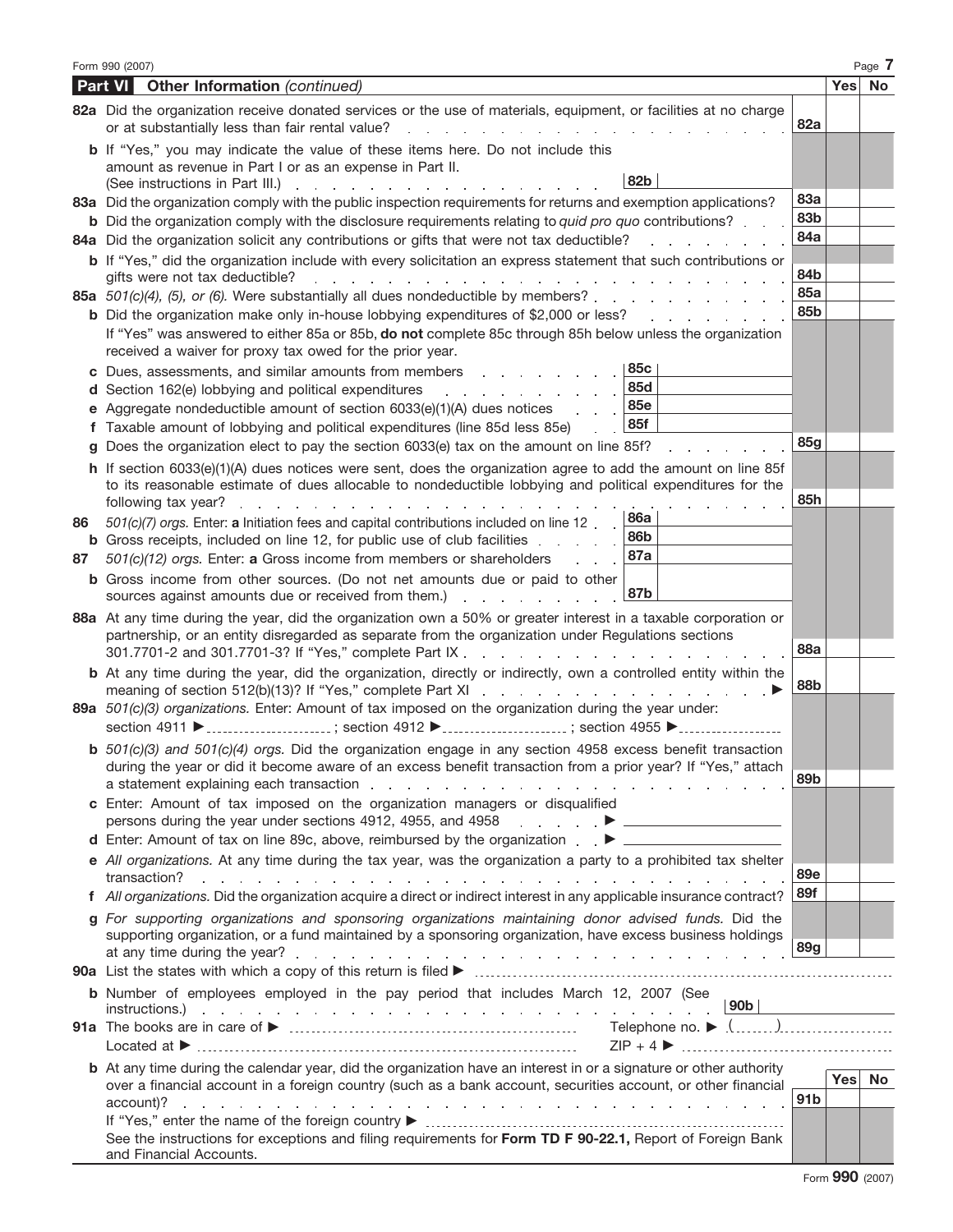|                  | Form 990 (2007)                                                                                                                                                                                                                                                                                                              |                    |                             |                |                                      |                           | Page 8               |
|------------------|------------------------------------------------------------------------------------------------------------------------------------------------------------------------------------------------------------------------------------------------------------------------------------------------------------------------------|--------------------|-----------------------------|----------------|--------------------------------------|---------------------------|----------------------|
|                  | <b>Part VI</b> Other Information (continued)                                                                                                                                                                                                                                                                                 |                    |                             |                |                                      | Yes No                    |                      |
|                  | c At any time during the calendar year, did the organization maintain an office outside of the United States? 91c                                                                                                                                                                                                            |                    |                             |                |                                      |                           |                      |
|                  | Section 4947(a)(1) nonexempt charitable trusts filing Form 990 in lieu of Form 1041-Check here                                                                                                                                                                                                                               |                    |                             |                |                                      |                           | $\rightarrow$ $\Box$ |
| 92               | and enter the amount of tax-exempt interest received or accrued during the tax year $\blacktriangleright$   92                                                                                                                                                                                                               |                    |                             |                |                                      |                           |                      |
| <b>Part VII</b>  | Analysis of Income-Producing Activities (See the instructions.)                                                                                                                                                                                                                                                              |                    |                             |                |                                      |                           |                      |
|                  |                                                                                                                                                                                                                                                                                                                              |                    | Unrelated business income   |                | Excluded by section 512, 513, or 514 | (E)                       |                      |
| indicated.       | Note: Enter gross amounts unless otherwise                                                                                                                                                                                                                                                                                   | (A)                | (B)                         | (C)            | (D)                                  | Related or                |                      |
| 93               | Program service revenue:                                                                                                                                                                                                                                                                                                     | Business code      | Amount                      | Exclusion code | Amount                               | exempt function<br>income |                      |
| a                | <u> 1989 - Andrea Stadt Britain, amerikansk politik (</u>                                                                                                                                                                                                                                                                    |                    |                             |                |                                      |                           |                      |
| b                | <u> 1989 - Johann John Stein, markin fan it ferstjer fan de ferstjer fan it ferstjer fan de ferstjer fan de fers</u>                                                                                                                                                                                                         |                    |                             |                |                                      |                           |                      |
| c                |                                                                                                                                                                                                                                                                                                                              |                    |                             |                |                                      |                           |                      |
| d                |                                                                                                                                                                                                                                                                                                                              |                    |                             |                |                                      |                           |                      |
| е                |                                                                                                                                                                                                                                                                                                                              |                    |                             |                |                                      |                           |                      |
| f                | Medicare/Medicaid payments                                                                                                                                                                                                                                                                                                   |                    |                             |                |                                      |                           |                      |
| g                | Fees and contracts from government agencies                                                                                                                                                                                                                                                                                  |                    |                             |                |                                      |                           |                      |
| 94               | Membership dues and assessments                                                                                                                                                                                                                                                                                              |                    |                             |                |                                      |                           |                      |
| 95               | Interest on savings and temporary cash investments                                                                                                                                                                                                                                                                           |                    |                             |                |                                      |                           |                      |
| 96               | Dividends and interest from securities                                                                                                                                                                                                                                                                                       |                    |                             |                |                                      |                           |                      |
| 97               | Net rental income or (loss) from real estate:                                                                                                                                                                                                                                                                                |                    |                             |                |                                      |                           |                      |
| a                | debt-financed property enter the state of the state of the state of the state of the state of the state of the                                                                                                                                                                                                               |                    |                             |                |                                      |                           |                      |
| b                | not debt-financed property                                                                                                                                                                                                                                                                                                   |                    |                             |                |                                      |                           |                      |
| 98               | Net rental income or (loss) from personal property                                                                                                                                                                                                                                                                           |                    |                             |                |                                      |                           |                      |
| 99               | Other investment income                                                                                                                                                                                                                                                                                                      |                    |                             |                |                                      |                           |                      |
| 100              | Gain or (loss) from sales of assets other than inventory                                                                                                                                                                                                                                                                     |                    |                             |                |                                      |                           |                      |
| 101              | Net income or (loss) from special events .                                                                                                                                                                                                                                                                                   |                    |                             |                |                                      |                           |                      |
| 102              | Gross profit or (loss) from sales of inventory                                                                                                                                                                                                                                                                               |                    |                             |                |                                      |                           |                      |
| 103              | Other revenue: a                                                                                                                                                                                                                                                                                                             |                    |                             |                |                                      |                           |                      |
| b<br>c           |                                                                                                                                                                                                                                                                                                                              |                    |                             |                |                                      |                           |                      |
| d                | <u> 1989 - Johann Stoff, deutscher Stoff, der Stoff, der Stoff, der Stoff, der Stoff, der Stoff, der Stoff, der S</u><br><u> 1989 - Johann Barbara, martin amerikan basal dan berasal dalam basal dalam basal dalam basal dalam basal dala</u>                                                                               |                    |                             |                |                                      |                           |                      |
| e                |                                                                                                                                                                                                                                                                                                                              |                    |                             |                |                                      |                           |                      |
| 104              | Subtotal (add columns (B), (D), and (E))                                                                                                                                                                                                                                                                                     |                    |                             |                |                                      |                           |                      |
| 105              |                                                                                                                                                                                                                                                                                                                              |                    |                             |                |                                      |                           |                      |
|                  | Note: Line 105 plus line 1e, Part I, should equal the amount on line 12, Part I.                                                                                                                                                                                                                                             |                    |                             |                |                                      |                           |                      |
| <b>Part VIII</b> | Relationship of Activities to the Accomplishment of Exempt Purposes (See the instructions.)                                                                                                                                                                                                                                  |                    |                             |                |                                      |                           |                      |
| Line No.         | Explain how each activity for which income is reported in column (E) of Part VII contributed importantly to the accomplishment                                                                                                                                                                                               |                    |                             |                |                                      |                           |                      |
|                  | of the organization's exempt purposes (other than by providing funds for such purposes).                                                                                                                                                                                                                                     |                    |                             |                |                                      |                           |                      |
|                  |                                                                                                                                                                                                                                                                                                                              |                    |                             |                |                                      |                           |                      |
|                  |                                                                                                                                                                                                                                                                                                                              |                    |                             |                |                                      |                           |                      |
|                  |                                                                                                                                                                                                                                                                                                                              |                    |                             |                |                                      |                           |                      |
|                  |                                                                                                                                                                                                                                                                                                                              |                    |                             |                |                                      |                           |                      |
| Part IX          | Information Regarding Taxable Subsidiaries and Disregarded Entities (See the instructions.)<br>(A)                                                                                                                                                                                                                           | (B)                |                             |                |                                      |                           |                      |
|                  | Name, address, and EIN of corporation,                                                                                                                                                                                                                                                                                       | Percentage of      | (C)<br>Nature of activities |                | (D)<br>Total income                  | (E)<br>End-of-year        |                      |
|                  | partnership, or disregarded entity                                                                                                                                                                                                                                                                                           | ownership interest |                             |                |                                      | assets                    |                      |
|                  |                                                                                                                                                                                                                                                                                                                              | ℅                  |                             |                |                                      |                           |                      |
|                  |                                                                                                                                                                                                                                                                                                                              | %<br>$\%$          |                             |                |                                      |                           |                      |
|                  |                                                                                                                                                                                                                                                                                                                              | %                  |                             |                |                                      |                           |                      |
| Part X           | Information Regarding Transfers Associated with Personal Benefit Contracts (See the instructions.)                                                                                                                                                                                                                           |                    |                             |                |                                      |                           |                      |
|                  |                                                                                                                                                                                                                                                                                                                              |                    |                             |                |                                      |                           |                      |
| (a)<br>(b)       | Did the organization, during the year, receive any funds, directly or indirectly, to pay premiums on a personal benefit contract?<br>Did the organization, during the year, pay premiums, directly or indirectly, on a personal benefit contract?<br>Note: If "Yes" to (b), file Form 8870 and Form 4720 (see instructions). |                    |                             |                |                                      | Yes<br>Yes                | No.<br><b>No</b>     |